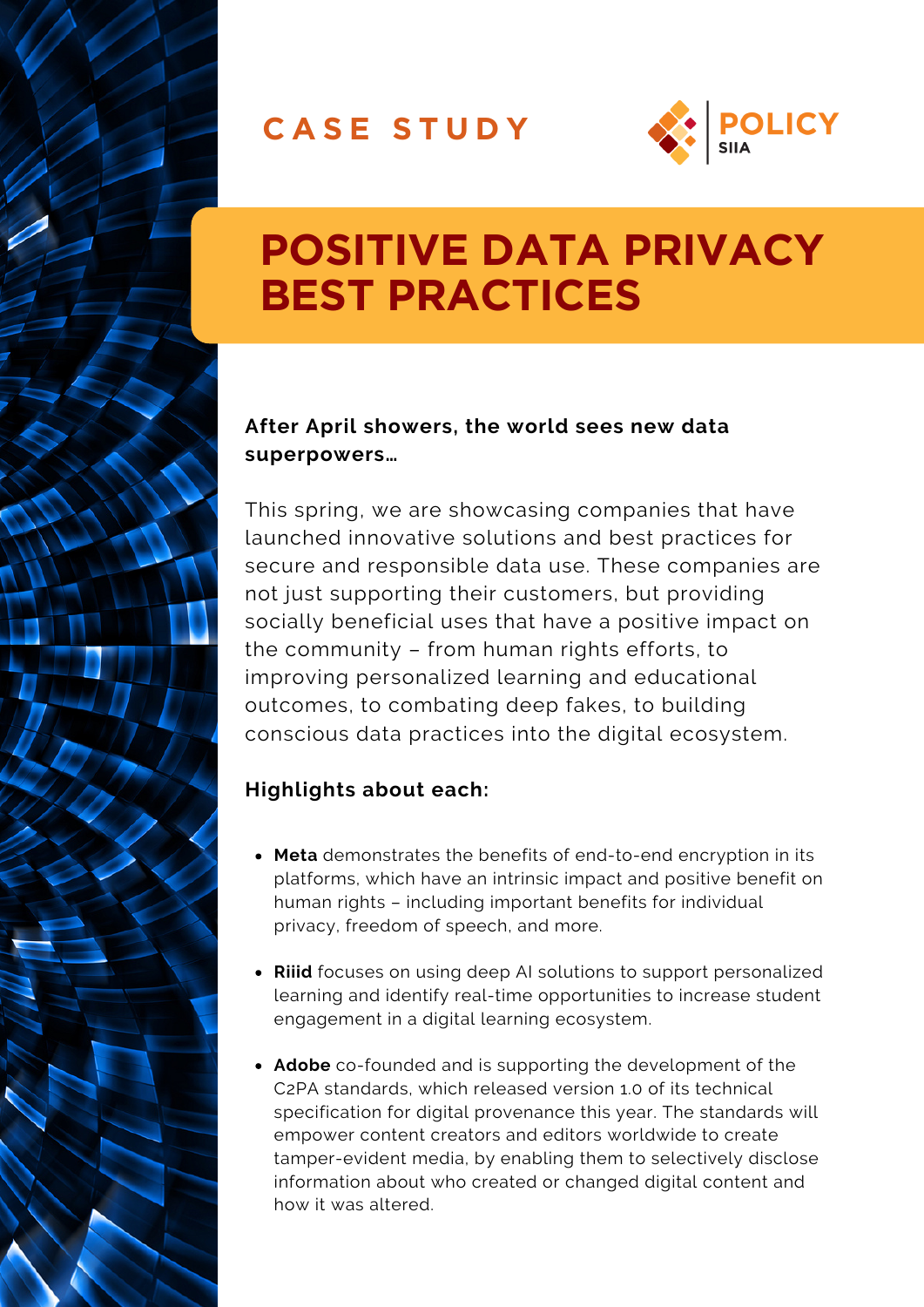**POSITIVE DATA PRIVACY**

**BEST PRACTICES**

# **Meta**

#### **1. META ADVANCED THE BENEFITS OF END-TO-END ENCRYPTION ACROSS ITS PLATFORMS, RESULTING IN EXPANDED INDIVIDUAL FREEDOMS.**

**About Meta:** Meta's mission is to empower people to build community and to bring the world closer together. Meta connects people through building technology and pushing the boundaries of innovation to connect the metaverse. Over 10 million advertisers, mostly small and mediumsized businesses, use Meta's ad tools.

Meta has worked to expand and strengthen the use of end-to-end encryption for its Whatsapp, Messenger and Instagram services. Fortunately, the practice of end-to-end encryption appears to offer critical benefits for protecting human rights and can also address adverse human rights impacts that may arise in environments where end-to-end encryption is absent. [A](https://www.bsr.org/reports/bsr-meta-human-rights-impact-assessment-e2ee-report-summary.pdf) [report](https://www.bsr.org/reports/bsr-meta-human-rights-impact-assessment-e2ee-report-summary.pdf) by Business for Social Responsibility (BSR) recently studied Meta's approach, by analyzing how encryption impacts rights codified in international human rights instruments, including the Universal Declaration of Human Rights (UDHR), the International Covenant on Civil and Political Rights (ICCPR), the International Covenant on Economic, Social and Cultural Rights (ICESCR), and more. As a result of the analysis, BSR has recommended that Meta continue to leverage end-toend encryption.

End-to-end encryption is described as "scrambling a message so that it can only be deciphered by the sender and recipient." The company that is providing the service (server) cannot see the message. Therefore, encryption offers enhanced privacy protections that are beneficial and impactful for human rights, such as increasing access to information and allowing greater freedom of expression for individuals. For example, think about a country that regularly arrests residents for speaking out against the government. Through the use of end-to-end encryption deployed on a messaging app, these residents could communicate securely and reach larger segments of the population to get help and protection, which offers critical human rights benefits in this situation.

Traditionally, the debate on encryption appears to pit privacy against security. Through the BSR report, this myth is dispelled. As the report suggests, there are six connected reasons why endto-end encryption should play a vital role in society's overarching strategy to "protect, respect, and fulfill human rights in today's political, social, and technical context".

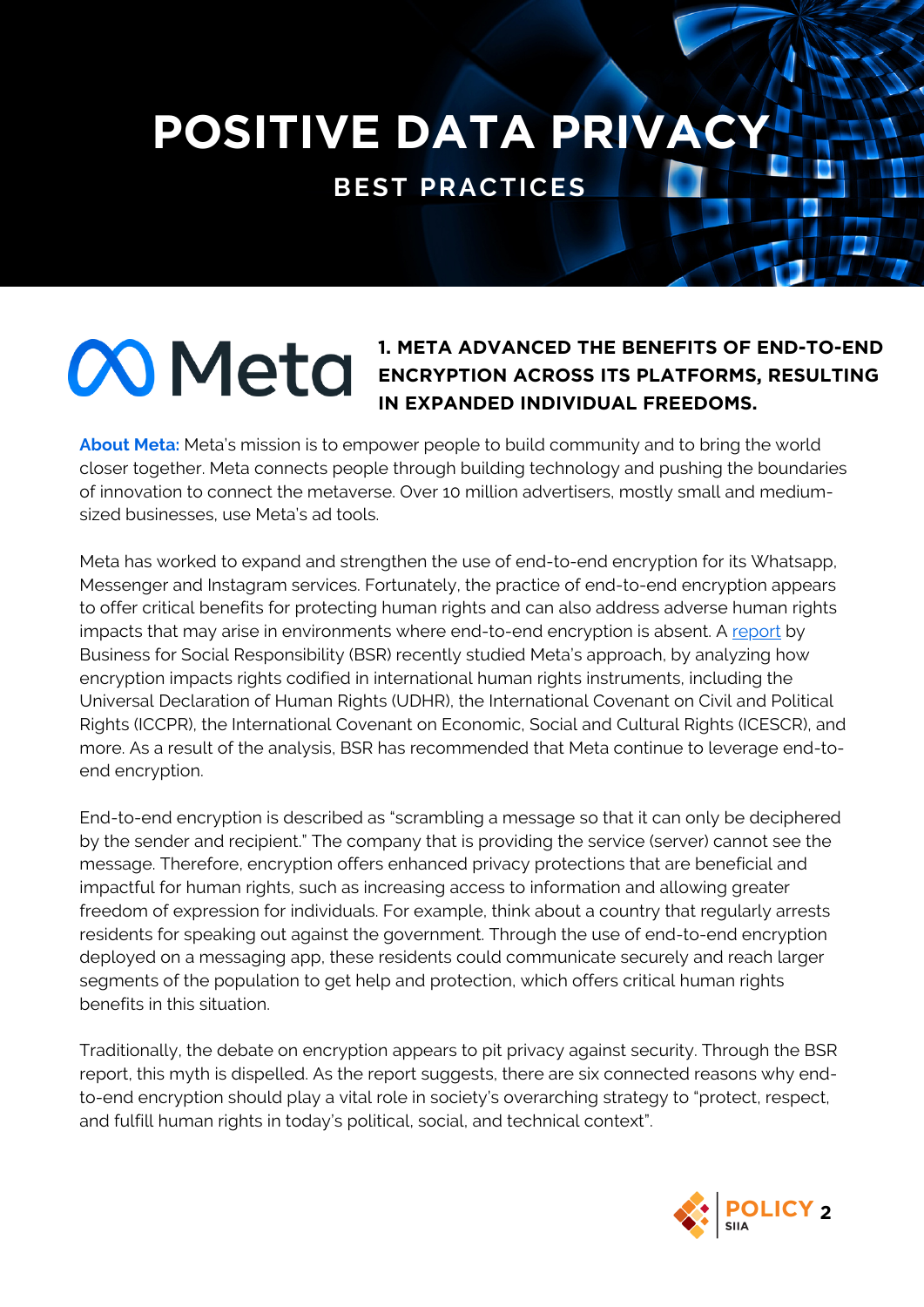## **POSITIVE DATA PRIVAC**

**BEST PRACTICES**



#### **continued:**

- First, end-to-end encryption should be seen as a clear solution with regard to securing the digital ecosystem, especially in light of growing, technically sophisticated threats.
- Second, this year has demonstrated an uptick in the presence of authoritarian governments, who are severely restricting civil engagement. Encryption is an "organized" solution that can challenge the harsh limitations on political rights and civil liberties.
- Third, advanced social media monitoring programs that are part of these authoritarian regimes are increasingly taking place in digital environments, through "surveillance, spyware, and other methods to turn online spaces into more hostile environments".
- Fourth, it is easy to see that there are more private communications taking place now after COVID-19, than ever before. And some may argue that that trend is not going to reverse.
- Fifth, in a global world, users are connected with a host of other users those in low-risk environments (i.e. including rule of law/due process/strong privacy protected environments) and higher-risk environments. This means encryption can solve an important information security asymmetry issue, to ensure a safer environment for all users.
- Sixth, privacy and security through encryption should allow for a more equitable and democratized digital ecosystem, where tools that ensure safety are available to everyone – whether an individual is technologically savvy or not. This is particularly important for underrepresented communities who need these additional supports and digital inclusion tools, so that they are not taken advantage of because they are more vulnerable and lack the necessary supports to succeed online.

The report concludes that encryption offers enhanced protection of free expression and is of particular value to companies like Meta, which has over 2.8 billion users and therefore can be the major target for numerous bad actors. The report dives into recommendations for Meta that could also be used by other companies, which include strategies for product, process, product policy and public policy – to proactively detect and mitigate human rights risks and ensure consistency when encryption is implemented.

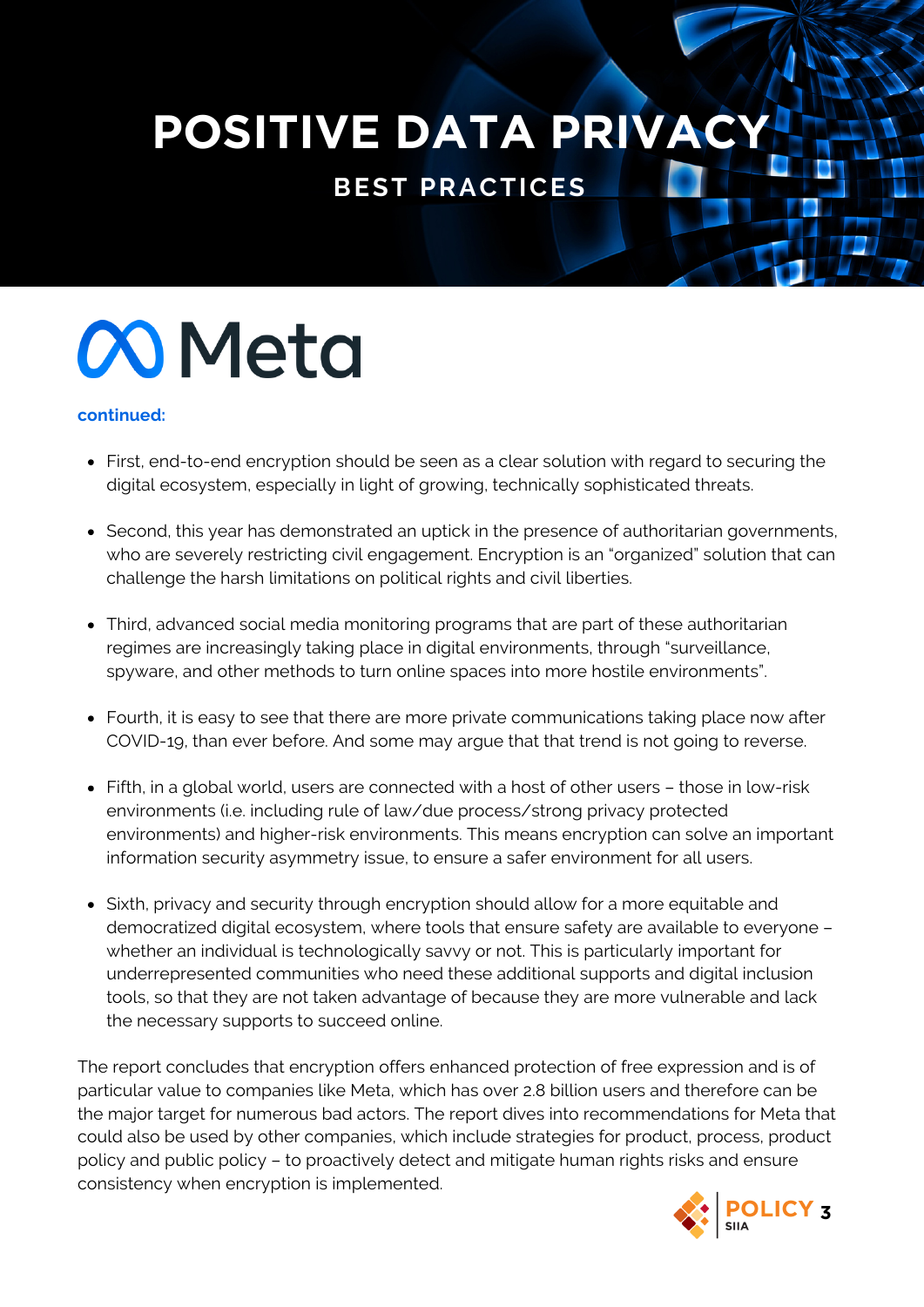### **POSITIVE DATA PRIVAC**

**BEST PRACTICES**



#### **2. RIIID USES FORWARD-LOOKING RESEARCH TO PROVE THE REAL-WORLD VALUE AND COMMERCIAL EFFECTS OF DEEP LEARNING AI PREDICTION MODELS THAT SUPPORT STUDENT LEARNING.**

**About Riiid:** Riiid is a leading pioneer in AI solutions for education, named in the 2021 CB Insights AI 100 list of the most innovative AI startups. It is a global organization of AI researchers, engineers and solution developers fully committed to and passionate about transforming how people learn from AI innovations.

Data from standardized tests and national, reputable surveys like the NAEP demonstrate a general decline in US educational outcomes, especially as it concerns basic academic skills training and preparedness. The outcomes have only been worsened by the pandemic, because US education environments are fraught with teacher shortages and bigger class sizes. Personalized learning and formative learning have been brought up in the national conversation for at least two decades. But, personalized learning and formative learning never really lived up to the promise, which is why the US education environment remains at a standstill. Cue the entrance of the new learning ecosystem: one where real personalized learning is possible, thanks to advances in deep learning AI.

Riiid was founded in 2014 to help students prepare for high stakes tests. [Riiid's](https://www.aitutorsanta.com/) Santa app was initially used to prepare students for the TOEIC, an English language proficiency test, and grew considerably in popularity. Riiid is now offering the AI algorithms it developed for the Santa App as a service to companies involved in education and personalized learning. In 2020, Riiid conducted a case study, which verified that deep learning AI truly manifests into user value. The study was an A/B test among 78,000 Santa TOEIC users. The experimental group used a deep learning algorithm, while the control group used a classical algorithm. The test proved that deep learning led to more motivation and engagement, which in turn, leads to more personalization to support mastery of online content, which thus resulted in better scores. Data from the case study also demonstrated that accurate score predictions based on deep learning have a positive impact on user confidence in learning tools, increasing their learning motivation. Riiid remains grounded in cutting edge research to improve its current technologies and develop new, beneficial technologies that push the boundaries of educational achievement.